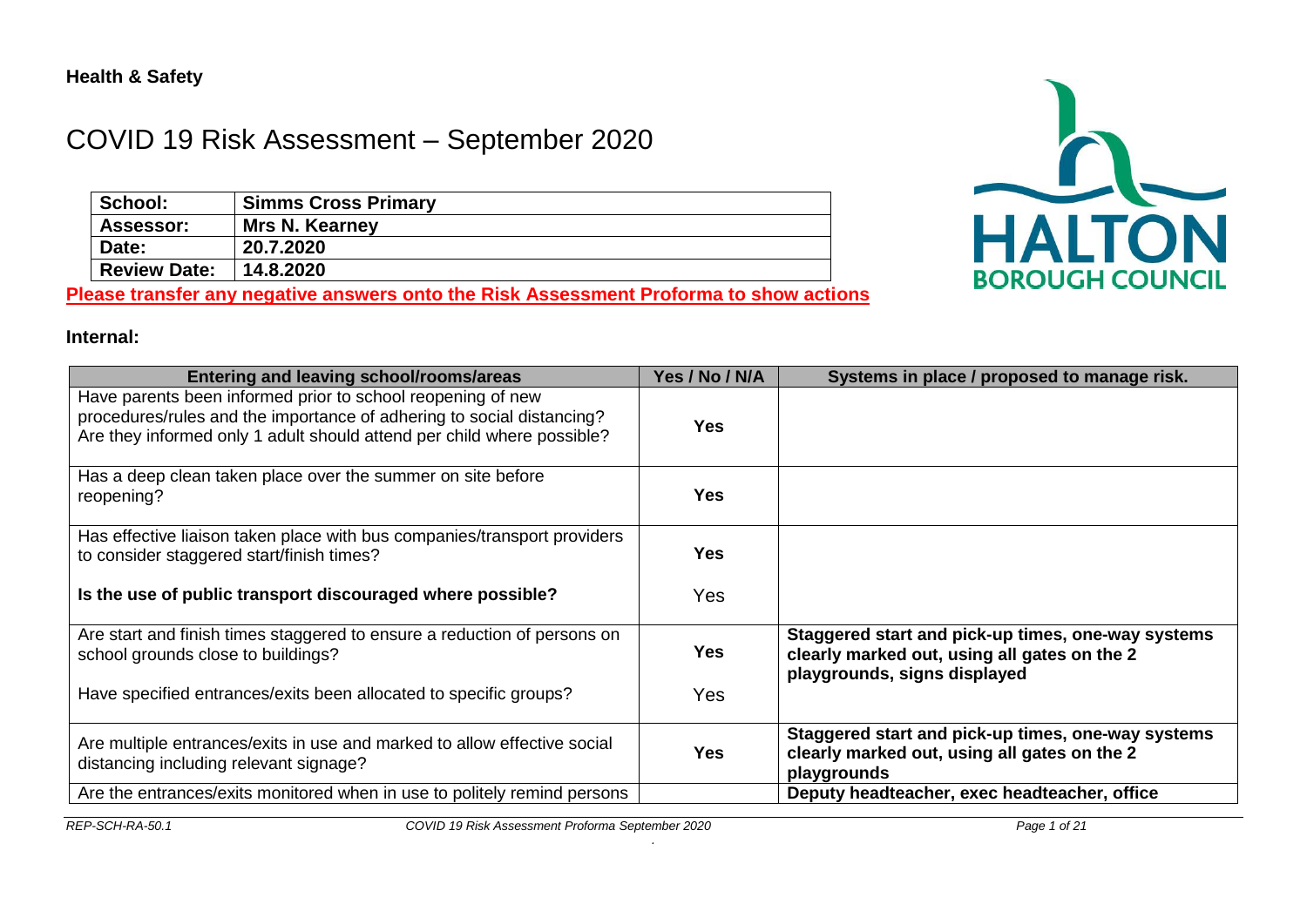| of effective social distancing?                                                                                                                                                                                                                 | <b>Yes</b> | manager and family support worker are manning the<br>gates on the 2 playgrounds, signs displayed |
|-------------------------------------------------------------------------------------------------------------------------------------------------------------------------------------------------------------------------------------------------|------------|--------------------------------------------------------------------------------------------------|
| Where possible, are one way systems implemented in corridors, rooms<br>etc particularly at peak times?                                                                                                                                          | <b>Yes</b> |                                                                                                  |
| Are 'sneeze screens' in place in relevant areas i.e. receptions, foyers etc<br>to protect staff?                                                                                                                                                | n/a        |                                                                                                  |
| Has furniture been rearranged/removed in reception/foyer areas and any<br>other relevant areas to allow for social distancing?                                                                                                                  | <b>Yes</b> |                                                                                                  |
| For signing in/out at receptions have touch screens/digital systems been<br>taken out of use and/or replaced with alternative procedures whilst still<br>adhering to GDPR?<br>If pupils use biometric registration has this been suspended i.e. |            |                                                                                                  |
| secondary schools? Are alternative arrangements in place?                                                                                                                                                                                       | n/a        |                                                                                                  |
| If such systems are still in use, have stringent cleaning procedures<br>been implemented and/or use of hand sanitisers for each person<br>before use?                                                                                           |            |                                                                                                  |
| Are procedures in place to allow parents/carers access to office staff to<br>action any queries whilst still practicing effective social distancing?<br>Consider appointment system or telephone appointments.                                  | <b>Yes</b> |                                                                                                  |
| Are foyer areas marked for social distancing and displaying relevant<br>signage/posters?                                                                                                                                                        | <b>Yes</b> |                                                                                                  |
| Is there provision of hand sanitiser at entrances/exits for<br>parents/staff/emergency contractors and any other allowable visitors who<br>can't at that point initially access hand washing facilities?                                        | <b>Yes</b> |                                                                                                  |
| Is there a safe process in place for the removal of face coverings<br>when pupils and staff who use them arrive at school?                                                                                                                      | <b>Yes</b> |                                                                                                  |
| Has it been clearly communicated?                                                                                                                                                                                                               | <b>Yes</b> |                                                                                                  |
| Is handwashing immediately instructed after removing the face                                                                                                                                                                                   |            |                                                                                                  |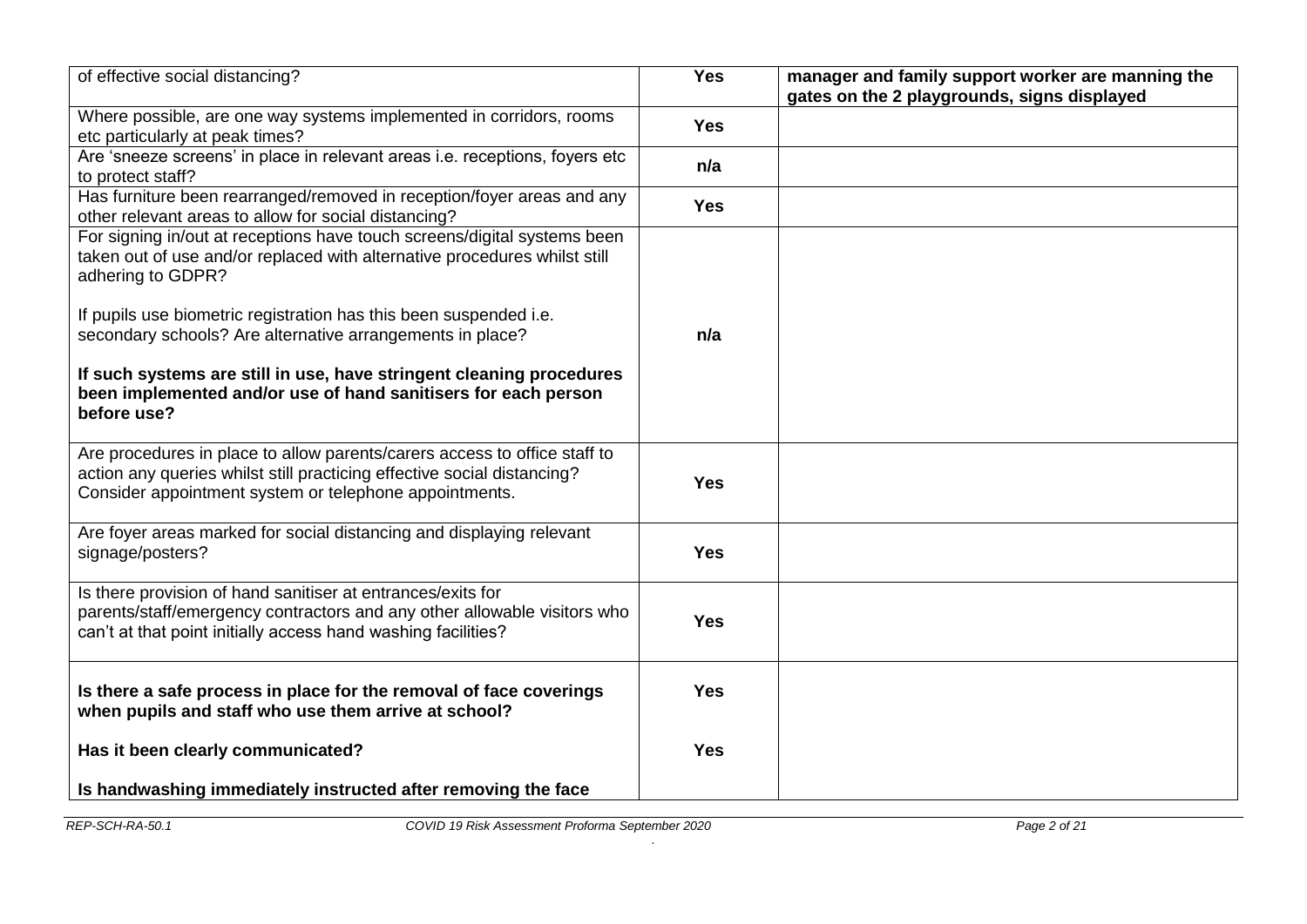| covering?                                                                                                                                                                                      | <b>Yes</b> |  |
|------------------------------------------------------------------------------------------------------------------------------------------------------------------------------------------------|------------|--|
| Are safe disposal areas allocated for disposable items and plastic<br>bags available to store reusable items?                                                                                  | <b>Yes</b> |  |
| Are procedures in place to allow emergency contractors to access the<br>site safely?                                                                                                           | <b>Yes</b> |  |
| Are there designated marked areas for parents to utilise when waiting to<br>pick up children allowing effective social distancing?                                                             | <b>Yes</b> |  |
| Are staff advised to delay departure from school to avoid congestion with<br>parents/pupils?                                                                                                   | <b>Yes</b> |  |
| <b>Hygiene/Social Distancing</b>                                                                                                                                                               |            |  |
| Has clear communication/information been cascaded to pupils on the<br>importance/reasons for social distancing? Are the new procedures<br>clearly outlined in the school's 'Behaviour Policy'? | <b>Yes</b> |  |
| Is there clear signage/communication throughout the school/early years<br>setting?                                                                                                             | <b>Yes</b> |  |
| For younger children and children with complex needs has this been<br>actioned by age-appropriate methods such as stories and games?                                                           |            |  |
| To minimise contact between individuals have consistent<br>groups/bubbles been implemented to endeavour to reduce                                                                              | <b>Yes</b> |  |
| transmission?                                                                                                                                                                                  | <b>Yes</b> |  |
| Smaller groups could ultimately lead to less persons being required<br>to isolate.                                                                                                             |            |  |
| Has guidance been cascaded to pupils and parents on the importance of<br>social distancing when using public and school transport?                                                             | <b>Yes</b> |  |
| Are there enough bins and supplies of tissues on site to encourage<br>good respiratory hygiene (catch it, bin it, kill it)?                                                                    | <b>Yes</b> |  |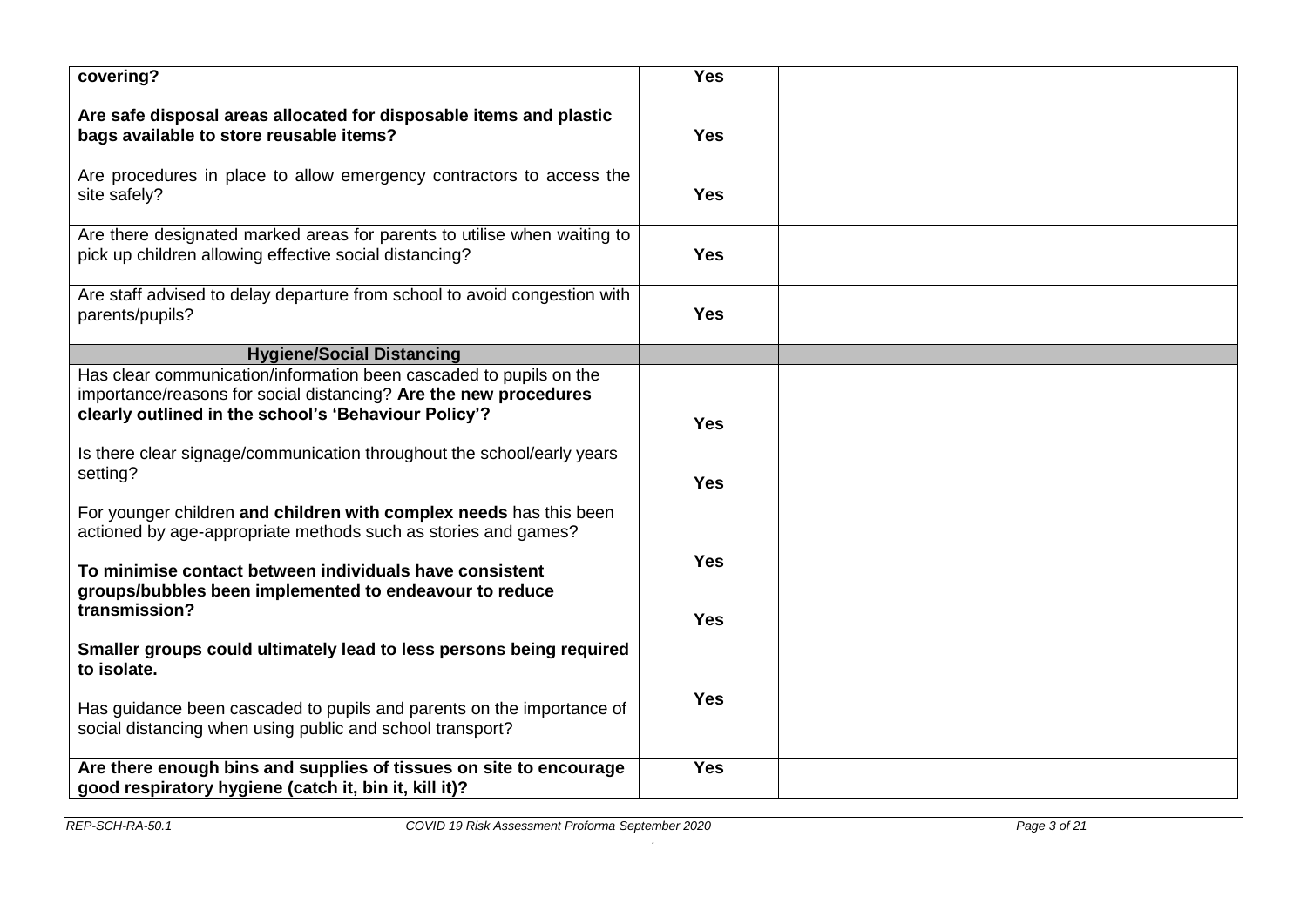| Is there an agreed policy on handwashing that covers frequency, time<br>(minimum 20 seconds), sufficient access to handwashing facilities and<br>supervision of handwashing for younger children?                                                                                   | <b>Yes</b> |                                                                                        |
|-------------------------------------------------------------------------------------------------------------------------------------------------------------------------------------------------------------------------------------------------------------------------------------|------------|----------------------------------------------------------------------------------------|
| Will younger children and children with complex needs be assisted<br>to maintain good hand and respiratory hygiene?                                                                                                                                                                 | <b>Yes</b> |                                                                                        |
| Has a review of classroom risk assessments taken place i.e. consider<br>desk spacing, is hand sanitiser required, cleaning regimes etc?                                                                                                                                             | <b>Yes</b> |                                                                                        |
| Are desks placed at a distance side by side and not face to face?                                                                                                                                                                                                                   | <b>Yes</b> |                                                                                        |
| Have numbers of desks been reduced and socially distanced within<br>classrooms?                                                                                                                                                                                                     | <b>No</b>  | Desks cannot be removed as need all desks for full<br>return of children in September! |
| If possible have fabric chairs been removed? If not, are they allocated to<br>one person use only?                                                                                                                                                                                  | <b>Yes</b> |                                                                                        |
| Have all relevant areas been utilised as classroom space to reduce<br>numbers in classrooms i.e. halls, gyms, sports areas and have<br>environmental risk assessments been reviewed accordingly? Consider<br>using outside space when appropriate i.e. suitable weather conditions? | n/a        |                                                                                        |
| Try to avoid hard to clean areas i.e. Science labs, if used ensure correct<br>cleaning procedures in place?                                                                                                                                                                         | n/a        |                                                                                        |
| Have staff rooms been reviewed? Has furniture been rearranged to<br>ensure social distancing? Have staff been briefed in the rules of use for<br>this area?                                                                                                                         | <b>Yes</b> |                                                                                        |
| Has use of the staff rooms been minimised whilst still allowing for<br>reasonable breaks?                                                                                                                                                                                           | <b>Yes</b> |                                                                                        |
| Have staff been instructed, where possible to adhere to social<br>distancing? Are they encouraged not to touch hair, faces, regular                                                                                                                                                 | Yes        |                                                                                        |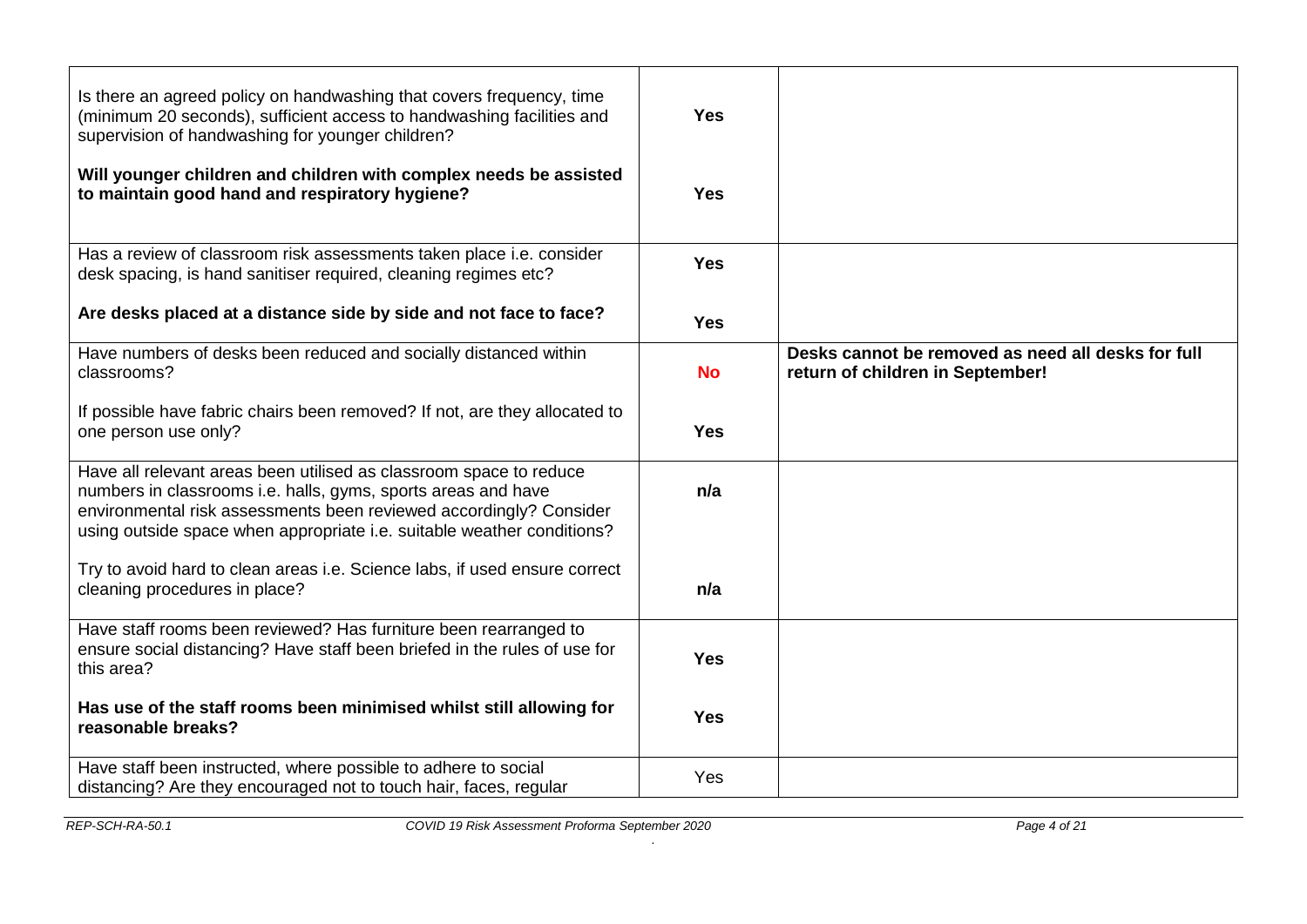| handwashing?                                                                                                                                                                                                                                    |            |  |
|-------------------------------------------------------------------------------------------------------------------------------------------------------------------------------------------------------------------------------------------------|------------|--|
| Have pupils been educated on the need to stay apart? Are they<br>encouraged not to touch hair, faces, regular handwashing etc?                                                                                                                  | <b>Yes</b> |  |
| To reduce movement around the school are groups encouraged to stay<br>in classrooms, same areas, and same teacher? In early years settings<br>are smaller groups staying with the same teacher, same area, reduced<br>mixing of small children? | <b>Yes</b> |  |
| Is there a system for removing waste on a daily basis and provision for<br>suspected contaminated waste i.e. double bagging and storage for 72<br>hours then dispose of in the normal waste?                                                    | <b>Yes</b> |  |
| Are there extra cleaning schedules in place for all areas? Have heavy<br>use hot spots been identified that may require extra servicing?                                                                                                        | <b>Yes</b> |  |
| Are there cleaning schedules in place for all I.T. equipment before and<br>after use?                                                                                                                                                           | Yes        |  |
| Do cleaning staff have access to sufficient stocks of cleaning products<br>necessary to carry out relevant cleaning requirements?                                                                                                               | Yes        |  |
| If required can a deep clean be actioned at short notice under correct<br>conditions i.e. full PPE, correct cleaning materials?                                                                                                                 | <b>Yes</b> |  |
| Is there a facility to have a standby/all day cleaner?                                                                                                                                                                                          | <b>No</b>  |  |
| Is there a process in place to ensure the cleaning of toys, teaching aids,<br>sports equipment on a regular basis?                                                                                                                              | <b>Yes</b> |  |
| If I.T. suites are in use are appropriate cleaning measures in place?                                                                                                                                                                           | n/a        |  |
| Are tablets, IPads cleaned before and after use?                                                                                                                                                                                                | <b>Yes</b> |  |
| Have non washable toys/items been removed?                                                                                                                                                                                                      | <b>Yes</b> |  |
| Will children be instructed not to bring items back and to from home to                                                                                                                                                                         | <b>Yes</b> |  |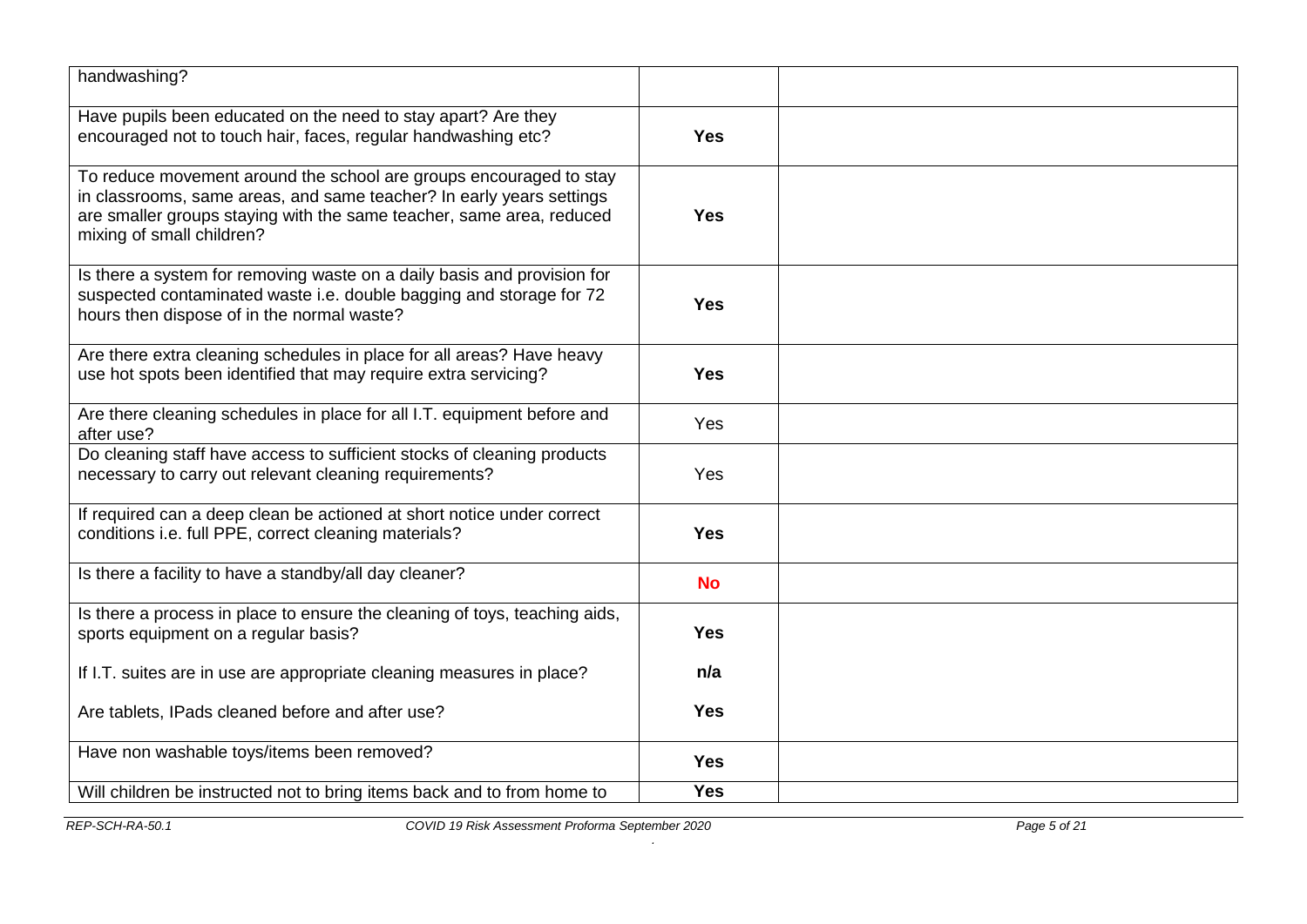| school i.e. toys etc?                                                                                                                                     |            |                    |
|-----------------------------------------------------------------------------------------------------------------------------------------------------------|------------|--------------------|
| Are they encouraged to only bring in essential items i.e. lunch box,<br>bag etc?                                                                          | <b>Yes</b> |                    |
| Have children been allocated their own personal desk?                                                                                                     | <b>Yes</b> | Years 2 to 6 only. |
| Are children instructed to only use their own equipment i.e. pens, pencils<br>etc and to not under no circumstances share use of such items?              | <b>Yes</b> |                    |
| Are procedures in place if classroom resources are shared to<br>ensure they are cleaned regularly or if needed remove from use for<br>72 hours?           | <b>Yes</b> |                    |
| Are children instructed how to safely cough or sneeze i.e. into their<br>elbow/arm, using a tissue, catch it, bin it, kill it?                            | Yes        |                    |
| Encourage handwashing?                                                                                                                                    | Yes        |                    |
| Is there a system to allow for fresh air or change of air i.e. advisory to<br>have windows open where possible?                                           | Yes        |                    |
| If free standing or desk fans are in use, are they positioned near to<br>open windows to encourage circulation of fresh air?                              | Yes        |                    |
| Are air conditioning systems set to bring in fresh air and not just to                                                                                    |            |                    |
| circulate inner room air?                                                                                                                                 | Yes        |                    |
| Are lunch times staggered?                                                                                                                                | Yes        |                    |
| Have classrooms been considered for use as dining areas to limit<br>movement around school?                                                               | Yes        |                    |
| Do you ensure social distancing if queues form in dining areas? Are floor<br>markings visible? Have numbers been reduced at any one time in this<br>area? | <b>Yes</b> |                    |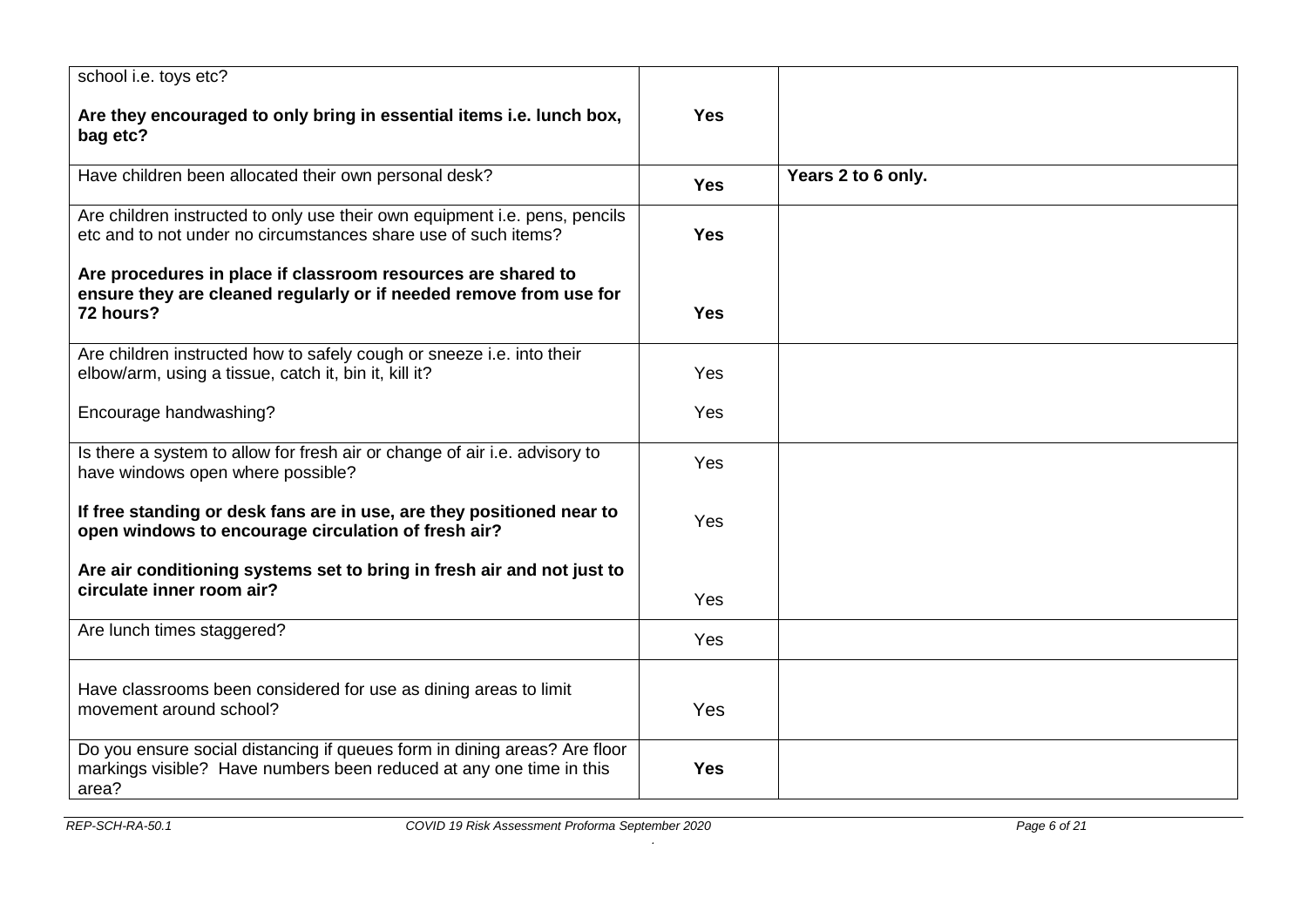| Are corridors supervised during beginning/end of                             |            |  |
|------------------------------------------------------------------------------|------------|--|
| day/breaks/lunchtimes/peak times to ensure effective social distancing?      | Yes        |  |
|                                                                              |            |  |
| Is walking in single file encouraged?                                        | Yes        |  |
|                                                                              |            |  |
|                                                                              |            |  |
| Consider one way systems, walking on the left where possible?                | Yes        |  |
|                                                                              |            |  |
| Can corridors be divided? (not always feasible)                              | n/a        |  |
|                                                                              |            |  |
| Can lesson changes over times be staggered?                                  | n/a        |  |
|                                                                              |            |  |
| Where touch terminals are in use in dining areas, have these been taken      |            |  |
| out of service with appropriate replacements i.e. Secondary Schools          |            |  |
|                                                                              | n/a        |  |
| If not appropriate cleaning regimes should be implemented.                   |            |  |
|                                                                              |            |  |
| Have cash machines been taken out of use in dining areas and                 |            |  |
| encouragement of use of online facility? i.e. Secondary Schools              |            |  |
|                                                                              |            |  |
|                                                                              | n/a        |  |
| If not appropriate cleaning regimes should be implemented.                   |            |  |
|                                                                              |            |  |
|                                                                              |            |  |
| Are extra cleaning procedures in place for dining hall furniture before and  |            |  |
| after use?                                                                   | Yes        |  |
|                                                                              |            |  |
| Are dining room chairs spaced appropriately?                                 | Yes        |  |
|                                                                              |            |  |
| Are pupils instructed not to share food i.e. children bringing in their own? |            |  |
|                                                                              | Yes        |  |
|                                                                              |            |  |
| Are there extra cleaning schedules in place for eating areas including       |            |  |
| dining halls, kitchens, staff rooms etc?                                     |            |  |
|                                                                              | <b>Yes</b> |  |
| Have heavy use 'hot spots' been identified that may require extra            |            |  |
|                                                                              | Yes        |  |
| servicing?                                                                   |            |  |
|                                                                              |            |  |
| Are kitchen/serving staff wearing appropriate protective clothing i.e.       | <b>Yes</b> |  |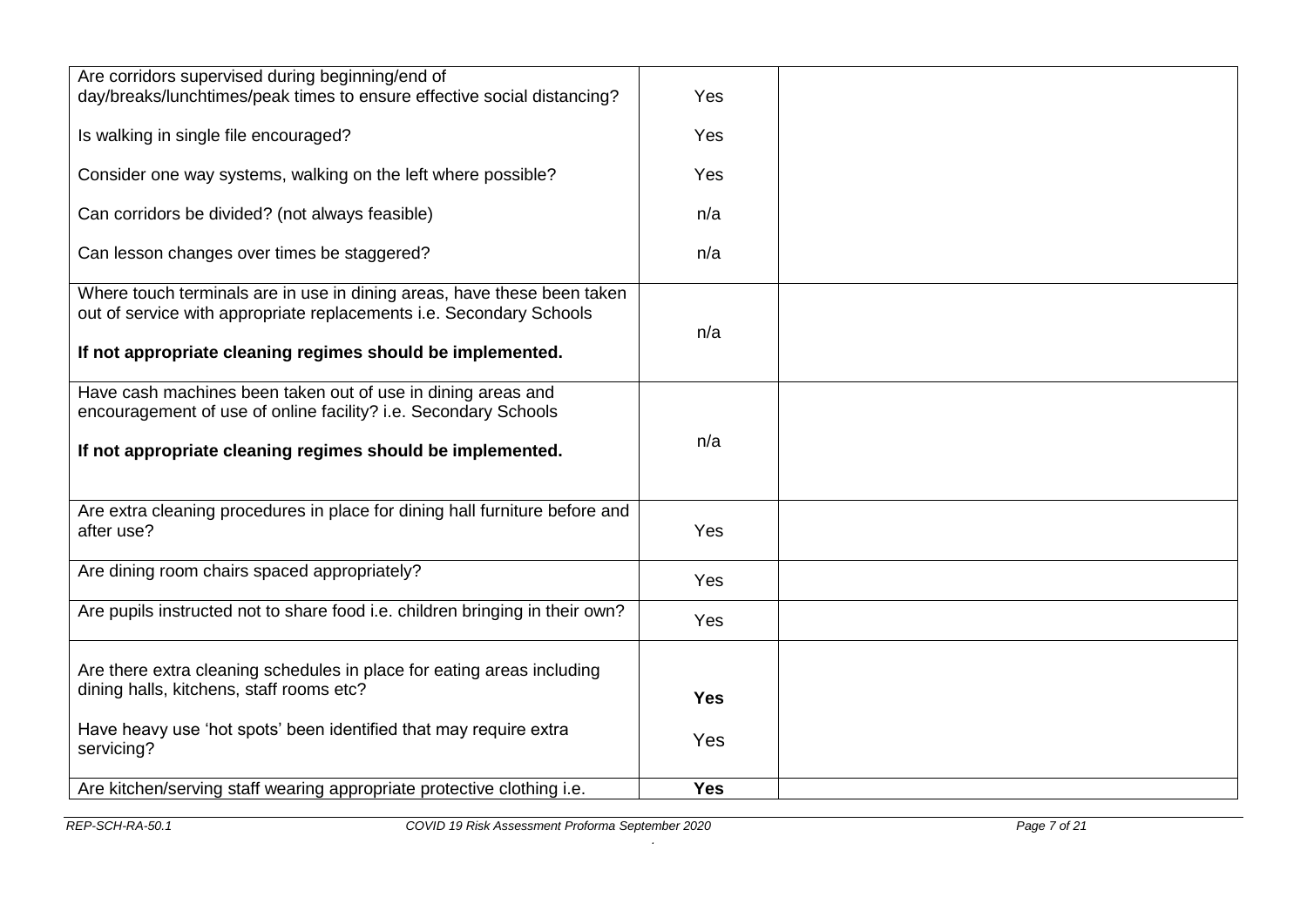| aprons, gloves etc?                                                                                                                                                                                            |            |  |
|----------------------------------------------------------------------------------------------------------------------------------------------------------------------------------------------------------------|------------|--|
| Has consideration been given to a limited menu or introducing packed<br>lunch availability in consultation with school meals providers?                                                                        | Yes        |  |
| Are break times staggered to allow less children on playgrounds/areas?                                                                                                                                         | Yes        |  |
| Are different class group's kept apart and encouraged not to mix?                                                                                                                                              | <b>Yes</b> |  |
| Are children instructed not play contact sports at break/lunch time i.e.<br>football, tag, tick etc?                                                                                                           | <b>Yes</b> |  |
| Have supervision levels increased at break/lunch times to ensure contact<br>sports do not take place and to encourage children the importance of<br>social distancing where possible?                          | <b>Yes</b> |  |
| Where outdoor play equipment is in use is it more frequently<br>cleaned?                                                                                                                                       | Yes        |  |
| During PE classes are children kept in consistent groups?                                                                                                                                                      | Yes        |  |
| Is outdoor PE prioritised and if not are large indoor spaces used?                                                                                                                                             | Yes        |  |
| Will movement in general be reduced around the school/early year's<br>settings for staff and pupils?                                                                                                           | <b>Yes</b> |  |
| Have large gatherings, assemblies and collective worship been<br>rearranged to go ahead with smaller groups?                                                                                                   | <b>Yes</b> |  |
| Have staff, pupils, visitors, parents, contractors and any other persons<br>been instructed they must not attend the school site if they are displaying<br>symptoms and to follow current government guidance? | <b>Yes</b> |  |
| Have staff/parents/guardians/carers been instructed to inform school if a<br>suspected case is confirmed as COVID 19 and to follow current<br>government guidance?                                             | Yes        |  |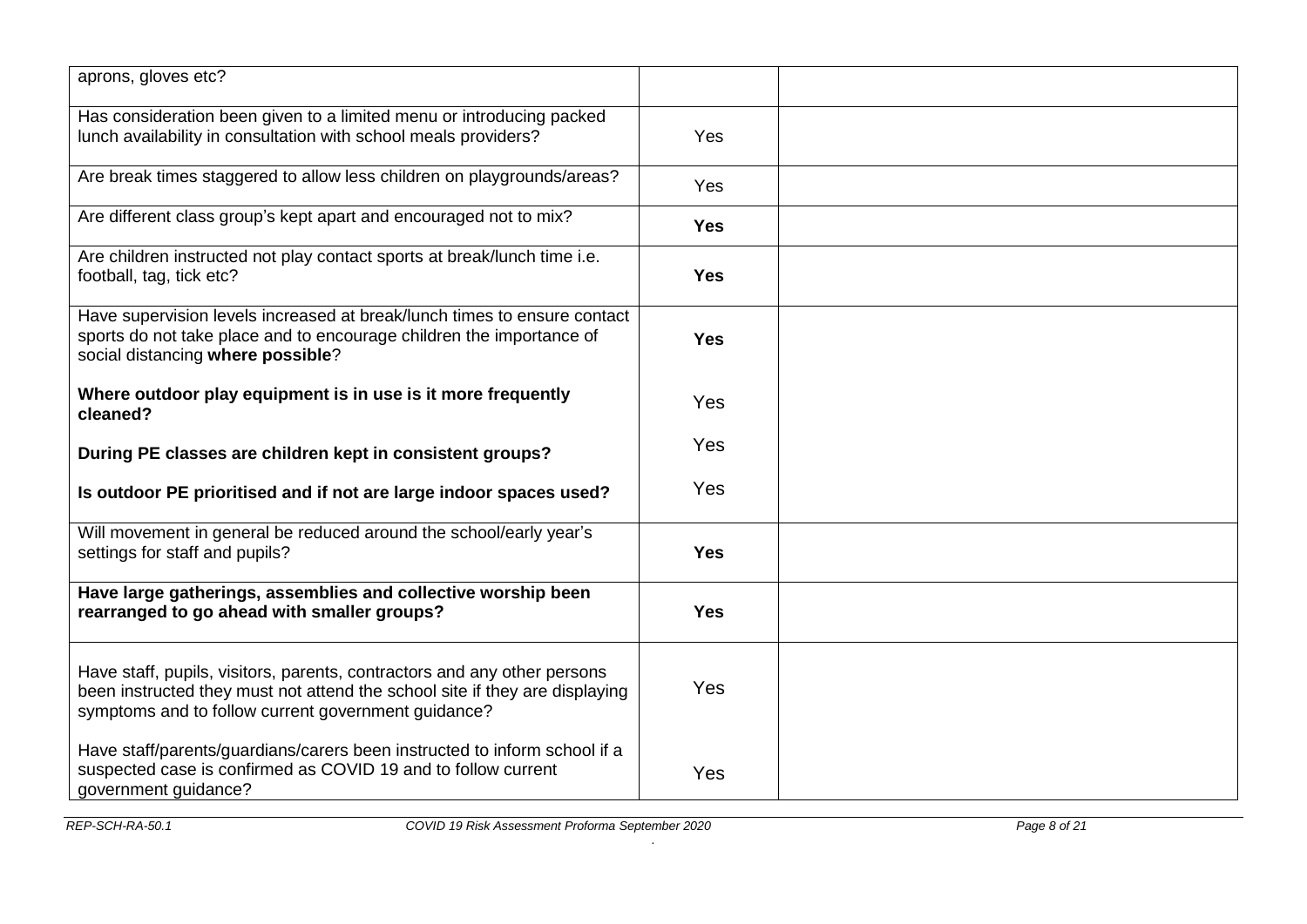| Have areas been identified to enable separation of staff/pupils in the<br>event of developing symptoms until able to go home?                                                                                                                  | Yes        | Medical room will be used. |
|------------------------------------------------------------------------------------------------------------------------------------------------------------------------------------------------------------------------------------------------|------------|----------------------------|
| Is sufficient PPE available when persons are displaying COVID 19<br>symptoms if effective social distancing cannot be adhered to i.e. face<br>mask, eye protection, gloves, and aprons?                                                        | Yes        |                            |
| Have staff been advised of correct use and disposal following current<br>guidance? Is government guidance understood by staff re using/wearing<br>PPE?                                                                                         | Yes        |                            |
| Have staff been instructed on how to correctly wear PPE i.e. donning<br>and doffing (see schools H & S website for training resources)?                                                                                                        | Yes        |                            |
| Are staff aware of how to safely dispose of PPE (double bagged,                                                                                                                                                                                |            |                            |
| stored for 72 hours then disposed of)?                                                                                                                                                                                                         | Yes        |                            |
| Are arrangements in place to have the separation areas thoroughly<br>cleaned after use?                                                                                                                                                        | Yes        |                            |
| Are procedures in place for staff and pupils to immediately action good<br>handwashing procedures if in contact with a suspected case within<br>school and for any contaminated areas to be immediately closed until<br>cleaned appropriately? | <b>Yes</b> |                            |
| Have staff/pupils/parents received clear communications informing them<br>of current government guidance on actions to take if anyone displays<br>COVID 19 symptoms?                                                                           | <b>Yes</b> |                            |
| Have parents been made aware of the schools infection control<br>procedures? Are they aware they must inform the school immediately if<br>they believe their child has been exposed to COVID 19 or are displaying<br>symptoms?                 | Yes        |                            |
| Are sufficient stocks of PPE held for pupils whose care normally involves<br>the use of PPE due to intimate care needs?                                                                                                                        | Yes        |                            |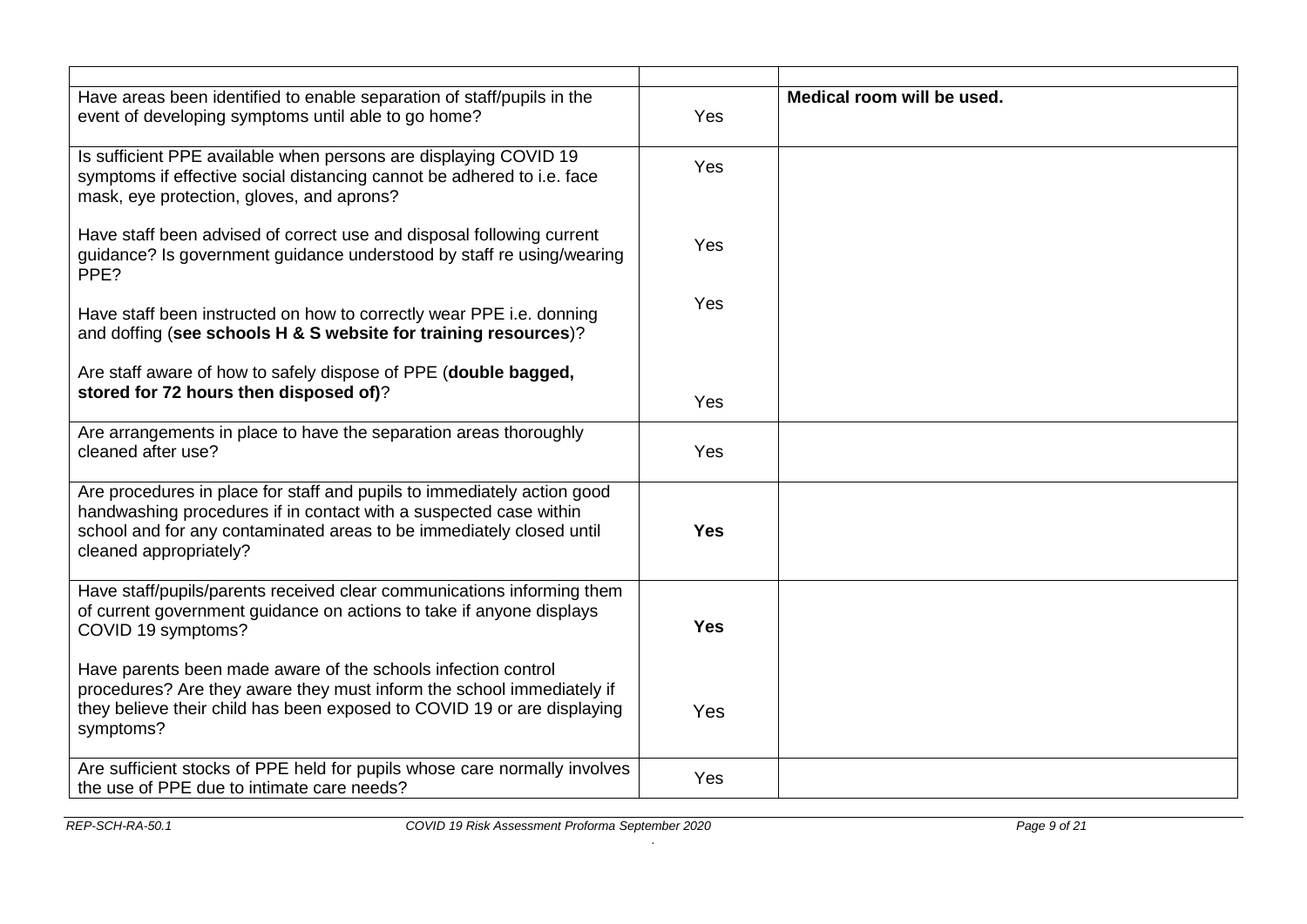| Are correct procedures followed for extra support, nappy or pad<br>changing etc? Are handwashing facilities available?                                                                  | <b>Yes</b> |                                                                                                                                                                       |
|-----------------------------------------------------------------------------------------------------------------------------------------------------------------------------------------|------------|-----------------------------------------------------------------------------------------------------------------------------------------------------------------------|
| Is PPE available and disposed of correctly along with soiled items?                                                                                                                     | Yes        |                                                                                                                                                                       |
| Are changing beds/facilities cleaned before and after use?                                                                                                                              | n/a        |                                                                                                                                                                       |
| Are pregnant or vulnerable staff avoiding such activities?                                                                                                                              | n/a        |                                                                                                                                                                       |
| Are sufficient stocks of PPE held for cleaners as per normal routine and<br>for in the event of deep cleaning becoming a need i.e. coveralls, masks,<br>eye protection, aprons, gloves? | n/a        | Cleaning staff not employed by school.                                                                                                                                |
| Are there sufficient handwashing stations in preparation for the<br>increase in pupil numbers?                                                                                          |            | Children will do bring their own hand sanitisers into<br>school without prior knowledge. Some children with                                                           |
| Does the school hold sufficient stocks of handwashing materials?                                                                                                                        | Yes        | skin conditions may need to use specific/prescribed<br>solutions. This is fine but school will carry out a risk<br>assessment and explain to the parent and child how |
| If hand sanitiser is used is there sufficient supervision for safe use<br>particularly for younger pupils/children taking into consideration<br>recent safety alerts?                   | Yes        | the item will be stored in school. This is for the safety<br>of others also.                                                                                          |
|                                                                                                                                                                                         | Yes        |                                                                                                                                                                       |
| Consider skin friendly cleaning wipes as an alternative?                                                                                                                                |            |                                                                                                                                                                       |
| Are handwashing areas regularly checked to ensure plentiful supplies of<br>necessary soaps etc?                                                                                         | Yes        |                                                                                                                                                                       |
| Is handwashing encouraged regularly for staff, pupils, contractors,<br>visitors if allowed into the building? i.e. before/after food, when coughing                                     |            |                                                                                                                                                                       |
| or sneezing, use of welfare facilities?                                                                                                                                                 | Yes        |                                                                                                                                                                       |
| Are pupils encouraged to wash hands before and after breaks/lunches?                                                                                                                    | Yes        |                                                                                                                                                                       |
| Are toileting areas supervised to reduce numbers at any one time i.e.<br>one in one out system?                                                                                         | Yes        |                                                                                                                                                                       |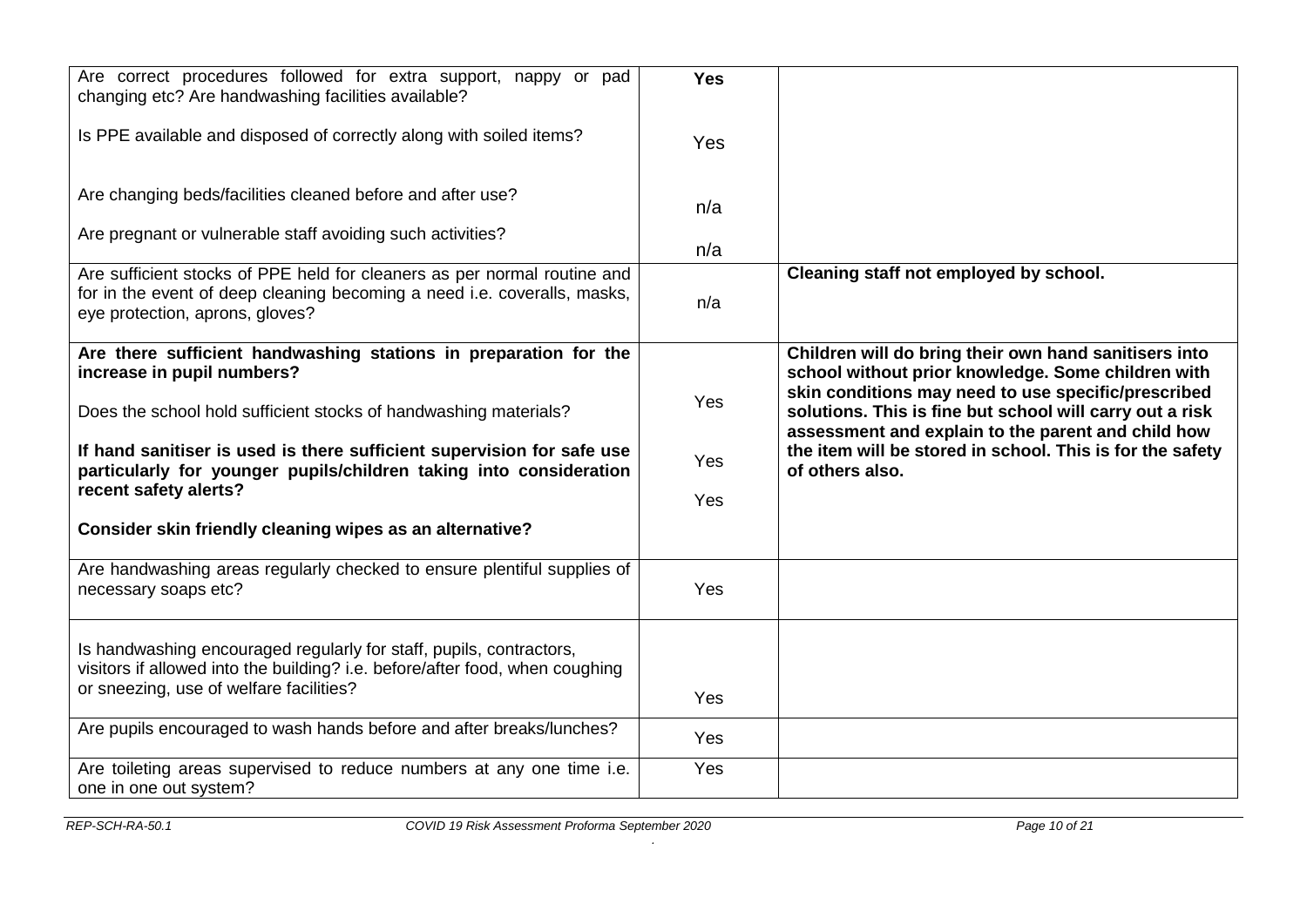| Are toilets cleaned regularly?                                                                                             | Yes |  |
|----------------------------------------------------------------------------------------------------------------------------|-----|--|
| Are bins emptied regularly?                                                                                                | Yes |  |
| Are pupil handwashing areas supervised? Is hand sanitiser required?                                                        | Yes |  |
| Have shared water fountains been taken out of use?                                                                         | Yes |  |
| Greetings – Is physical contact to be avoided e.g. shaking hands.<br>Simple verbal greetings to be used e.g. good morning? | Yes |  |
| Are staff / pupils advised to cover any cuts or wounds?                                                                    | Yes |  |
| Any other hazards?                                                                                                         |     |  |
|                                                                                                                            |     |  |

| <b>Fire/ Emergency Incidents and Building Issues</b>                                                          | Yes / No / N/A | If No, describe issue |
|---------------------------------------------------------------------------------------------------------------|----------------|-----------------------|
| Has the full site fire risk assessment been reviewed?                                                         | Yes            |                       |
| Have fire evacuation plans been reviewed to reflect any areas change of<br>use?                               | <b>Yes</b>     |                       |
| Has the reviewed fire evacuation plan been put into practice adhering to<br>social distancing where possible? | n/a            |                       |
| Are incident controllers/fire marshals aware of new procedures?                                               | n/a            |                       |
| Have Bomb/Lockdown plans been reviewed to reflect any areas change<br>of use?                                 | Yes            |                       |
| Has the reviewed Bomb/Lockdown plan been put into practice adhering<br>to social distancing where possible?   | n/a            |                       |
| Do the reviewed plans reflect and allow for effective social distancing                                       | n/a            |                       |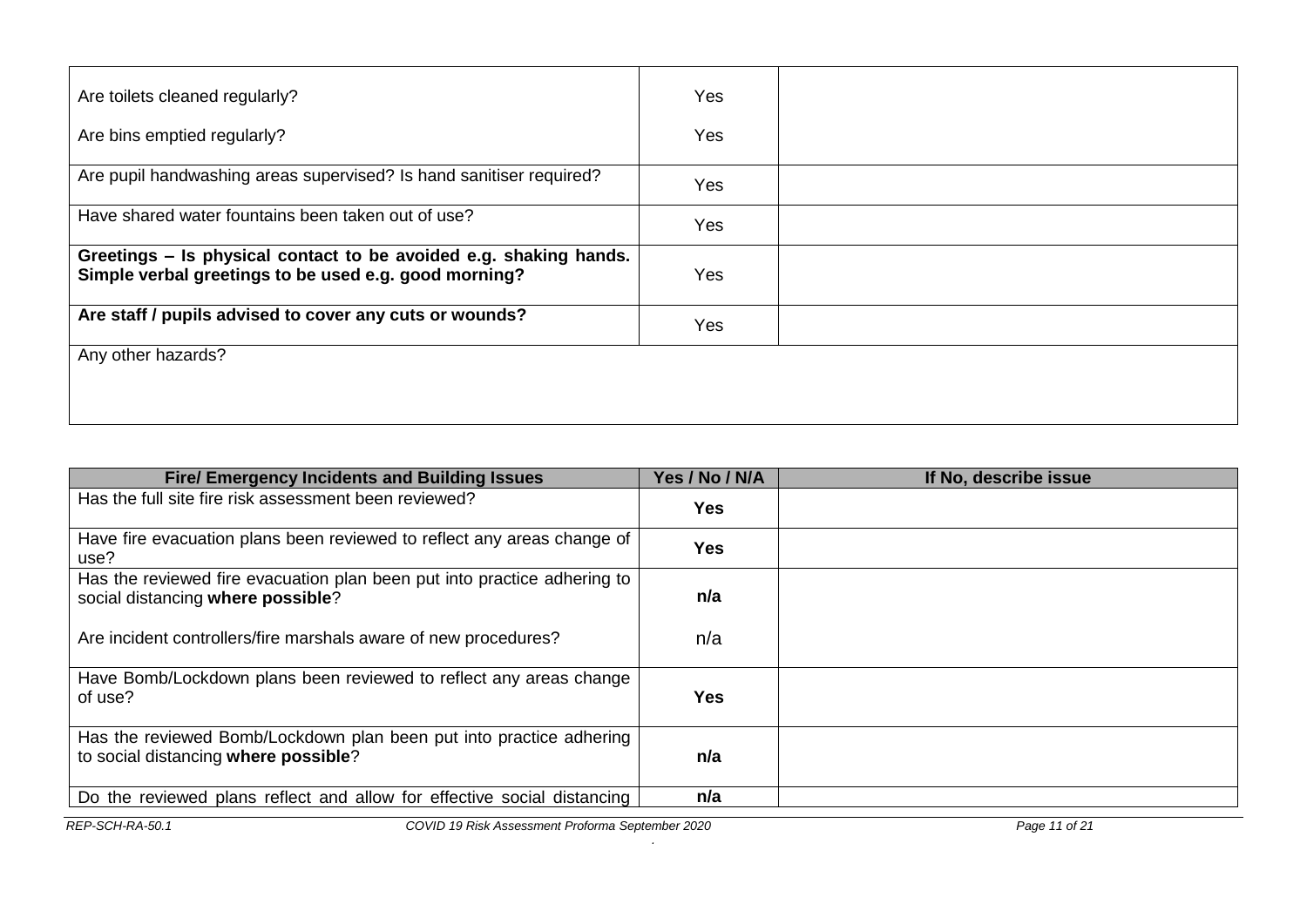| where possible?                                                                                                                                                                                                                                                |            |  |
|----------------------------------------------------------------------------------------------------------------------------------------------------------------------------------------------------------------------------------------------------------------|------------|--|
| Have extra muster points been allocated to allow for social distancing<br>where possible?                                                                                                                                                                      | n/a        |  |
| Have Business Continuity/Recovery plans been reviewed to reflect any<br>changes?                                                                                                                                                                               | <b>Yes</b> |  |
| Have staff, pupils, contractors and any allowable visitors been updated<br>with any reviewed fire/bomb/lockdown arrangements?                                                                                                                                  | n/a        |  |
| If doors to classrooms etc are pinned open to allow for air circulation are<br>there procedures in place to ensure staff are aware that in the event of<br>an emergency evacuation any wedges, door pegs etc must be removed<br>and doors closed upon exiting? | <b>Yes</b> |  |
| Are normal fire checks continuing i.e. alarm tests, emergency lighting<br>test etc? Completion of weekly, monthly, 6 monthly requirements?                                                                                                                     | <b>Yes</b> |  |
| As water systems have not been used to full capacity will stringent<br>water management tests be actioned before buildings fully open?                                                                                                                         | <b>Yes</b> |  |
| Any other hazards?                                                                                                                                                                                                                                             |            |  |
|                                                                                                                                                                                                                                                                |            |  |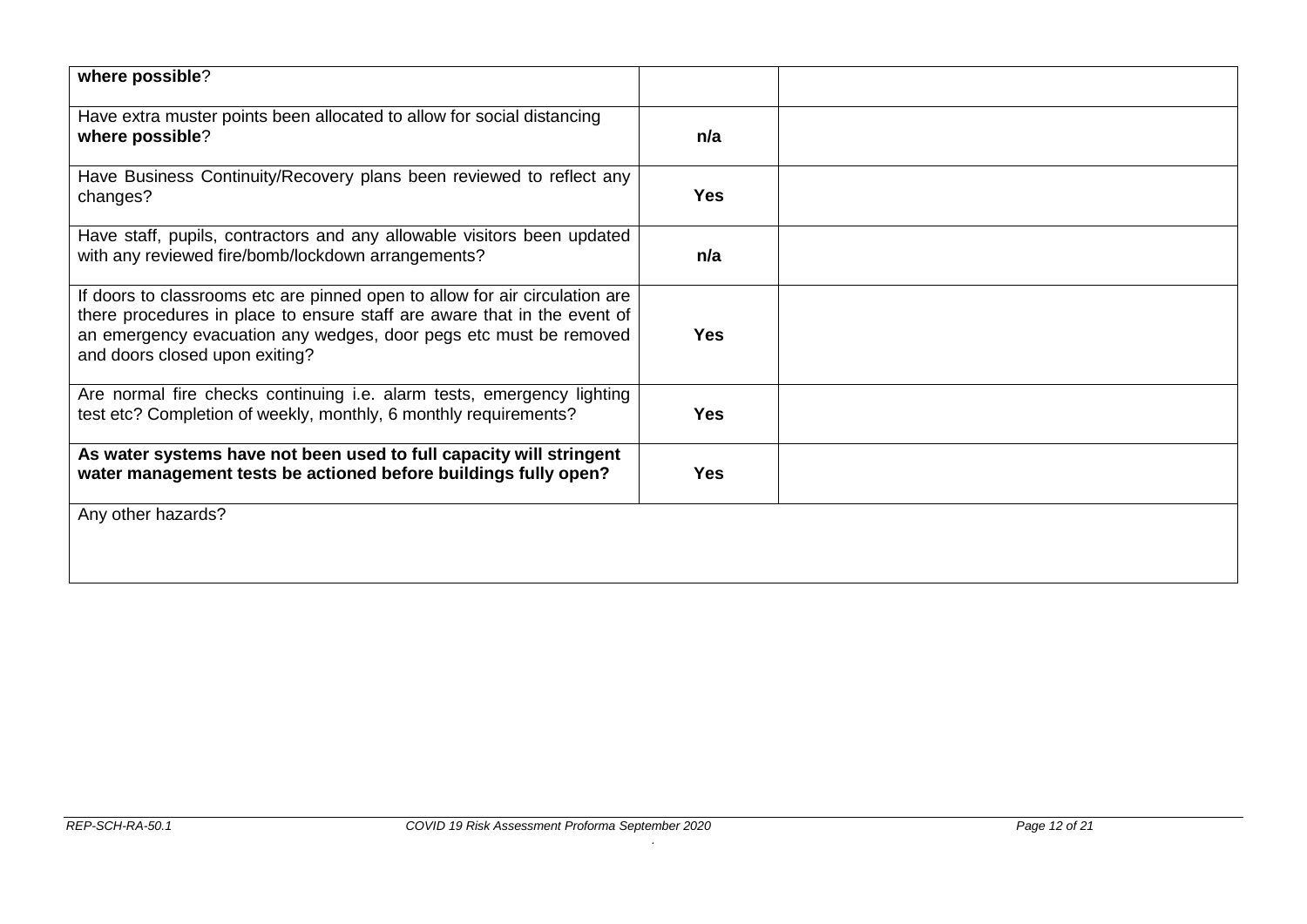| <b>General</b>                                                                                                                                                                                                                                                                                                                                                                                                 | Yes / No / N/A | If No, describe issue |
|----------------------------------------------------------------------------------------------------------------------------------------------------------------------------------------------------------------------------------------------------------------------------------------------------------------------------------------------------------------------------------------------------------------|----------------|-----------------------|
| Have Occupational Risk Assessments for staff been reviewed to<br>reflect this current situation? Have they been communicated to staff?                                                                                                                                                                                                                                                                         | n/a            |                       |
| Have environmental risk assessments been reviewed?                                                                                                                                                                                                                                                                                                                                                             |                |                       |
| Have they been communicated to staff?                                                                                                                                                                                                                                                                                                                                                                          |                |                       |
| Have you considered;                                                                                                                                                                                                                                                                                                                                                                                           |                |                       |
| 1. Access/egress?<br>Movement around school/early years setting?<br>2.<br>Break times/lunch times/lesson changes?<br>3.<br>Toileting?<br>4.<br>Location of hand sanitisers?<br>5.<br>Signage?<br>6.<br>7. First Aid rooms?<br>8. Sensory rooms?<br>Intimate care rooms?<br>10. COVID Isolation room and bathroom facilities?<br>11. Kitchens<br>12. Dining rooms<br>13. Halls/gyms<br>14. Science and DT area? | <b>Yes</b>     |                       |
| Has a site survey been conducted to ensure all correct<br>signage/posters and markings are in place including school<br>gates/entrances?                                                                                                                                                                                                                                                                       | Yes            |                       |
| Have vulnerable staff been identified who will require a specific<br>personal risk assessment?                                                                                                                                                                                                                                                                                                                 | <b>Yes</b>     |                       |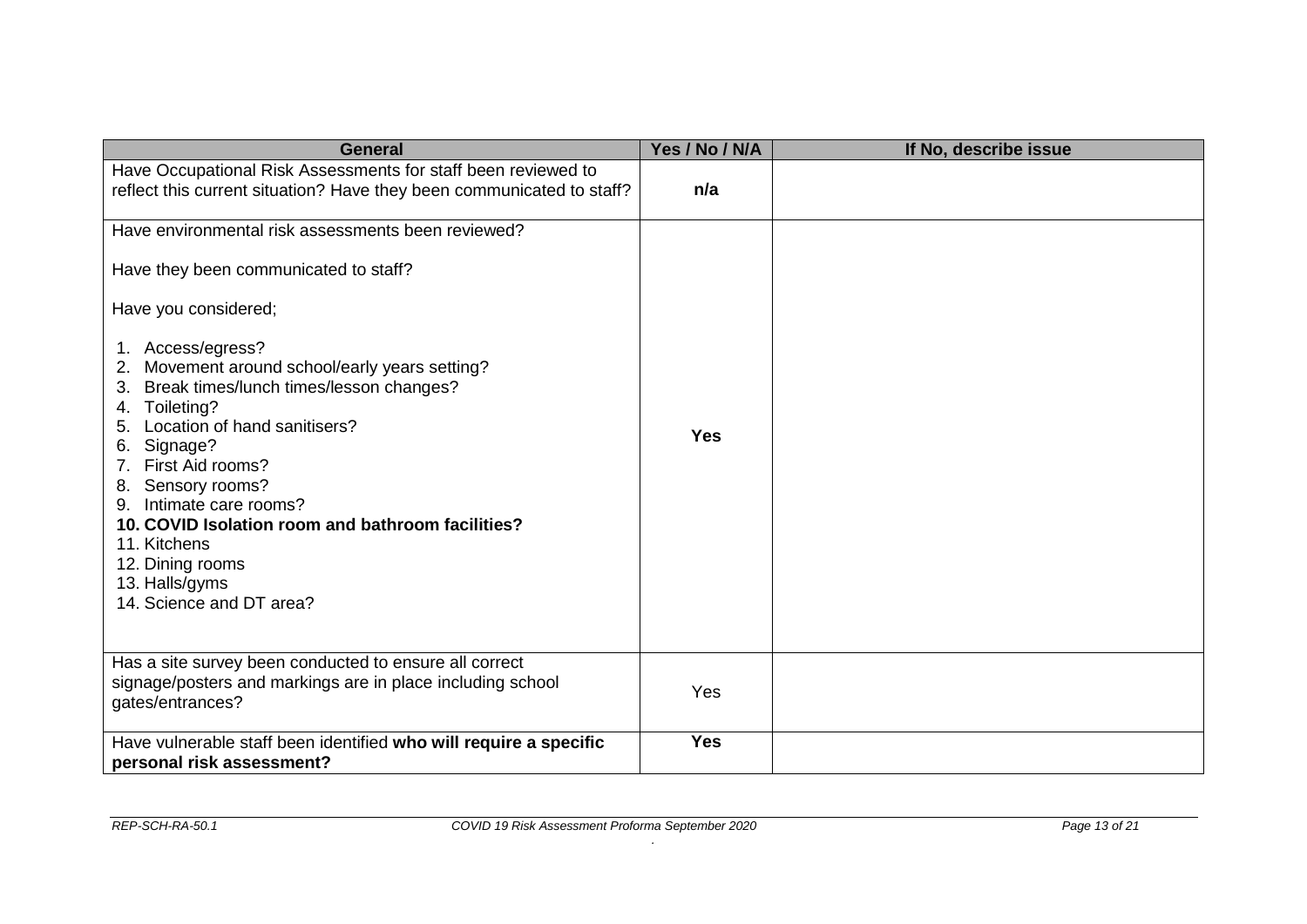| Have appropriate control measures been implemented?                                                                                                                                                                                                                                                                                                                                          | Yes        |  |
|----------------------------------------------------------------------------------------------------------------------------------------------------------------------------------------------------------------------------------------------------------------------------------------------------------------------------------------------------------------------------------------------|------------|--|
| Is a risk assessment action plan is place and regularly<br>reviewed?                                                                                                                                                                                                                                                                                                                         | Yes        |  |
| Are all risk assessments and individual plans for vulnerable children<br>and children with additional needs in place and up to date?                                                                                                                                                                                                                                                         | <b>Yes</b> |  |
| Will staff be regularly briefed re their responsibilities and ever<br>changing circumstances i.e. daily?                                                                                                                                                                                                                                                                                     | <b>Yes</b> |  |
| Has your staff handbook/induction process been reviewed to reflect<br>the current situation?                                                                                                                                                                                                                                                                                                 | Yes        |  |
| Are site managers conducting their regular building checks i.e. site<br>inspection checklists, temperature testing, fire alarm checks etc?                                                                                                                                                                                                                                                   | <b>Yes</b> |  |
| Have Head teachers/Site Managers liaised with contractors to seek<br>assurances that any contractor attending site must be in good<br>health, must adhere to the schools/early years settings rules and<br>procedures for social distancing, good handwashing procedures<br>must be adhered to, possible use of separate entrances and abide<br>by site rules in general to manage COVID 19? | <b>Yes</b> |  |
| Are there sufficient first aiders on site?                                                                                                                                                                                                                                                                                                                                                   | <b>Yes</b> |  |
| In the event of first aid being required and social distancing not<br>possible is there correct PPE provision?                                                                                                                                                                                                                                                                               | <b>Yes</b> |  |
| In the event of a child having to be restrained i.e. Team Teach, is<br>PPE carried by TT trained staff?                                                                                                                                                                                                                                                                                      | <b>Yes</b> |  |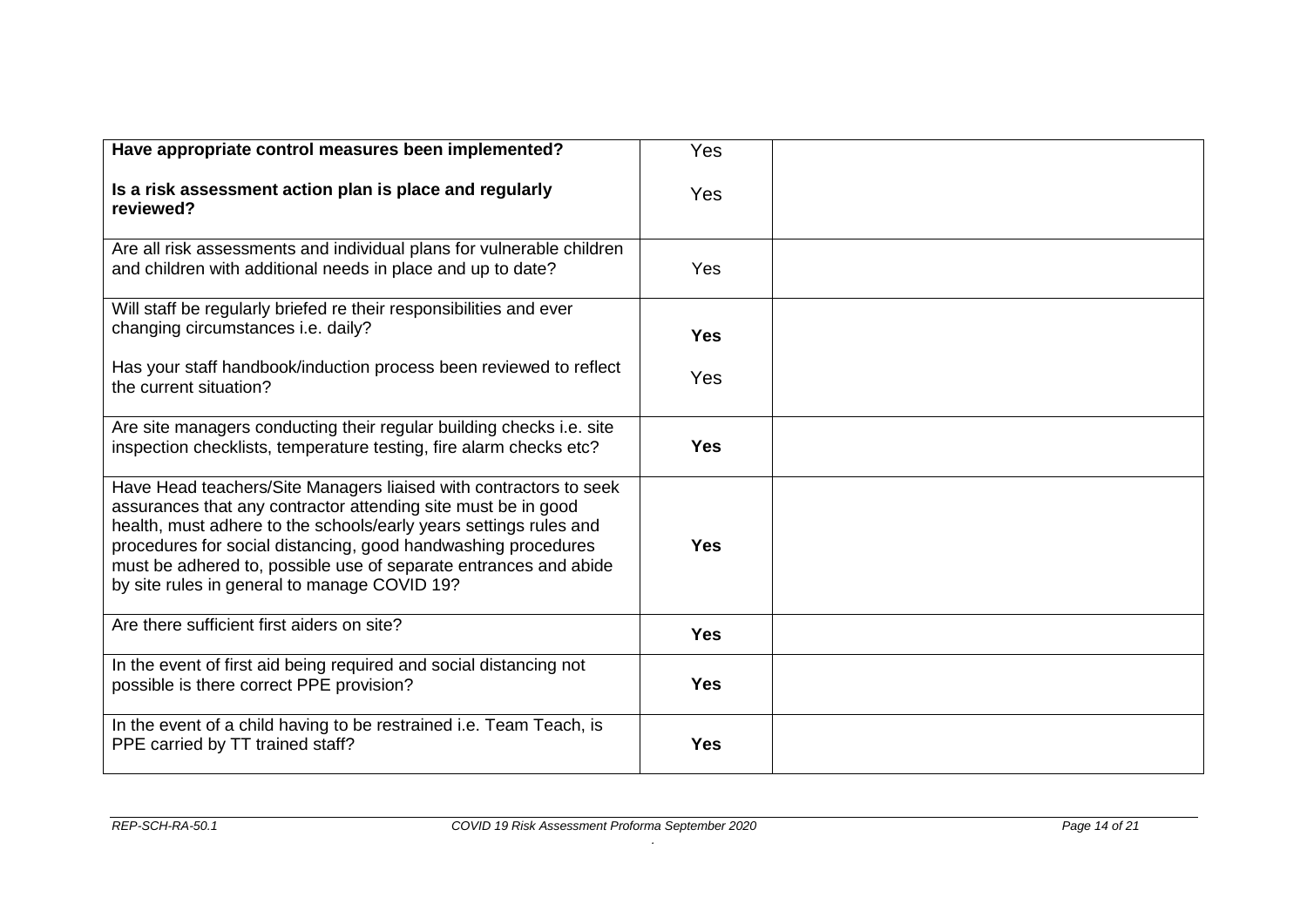| If outdoor play equipment is in use are stringent rules adhered to<br>and before/after cleaning measures in place?                                                                                                                                                                                                                                        | <b>Yes</b> |  |
|-----------------------------------------------------------------------------------------------------------------------------------------------------------------------------------------------------------------------------------------------------------------------------------------------------------------------------------------------------------|------------|--|
| Has the deliveries section of the 'Driving in Schools Grounds Risk<br>Assessment' been reviewed to reflect your site procedures re<br>COVID 19 and the acceptance of deliveries? Alternatively, have you<br>produced a separate risk assessment/safe system of work for<br>accepting deliveries? Ensure deliveries are contactless and not<br>signed for. | Yes        |  |
| Does your school have a school minibus?                                                                                                                                                                                                                                                                                                                   |            |  |
| If so have you restricted certain seats from use to enable social<br>distancing?                                                                                                                                                                                                                                                                          | n/a        |  |
| Have you implemented procedures to ensure minibuses are cleaned<br>before and after use, passenger numbers to be reduced, pupils<br>seated by destination, first to alight at the front of the bus and is a<br>log kept to record all journeys, passengers, issues etc?                                                                                   | n/a        |  |
| For staff who are classed as clinically vulnerable, including<br>pregnancy or extremely clinically vulnerable, are procedures in<br>place to ensure they can socially distance once returned to<br>work after 1 <sup>st</sup> August 2020 i.e. flexibility, remote working,<br>alterative roles on school site?                                           | n/a        |  |
| Is there support in place for pupils returning to school who may<br>have suffered bereavement, anxiety etc?                                                                                                                                                                                                                                               | <b>Yes</b> |  |
| For schools who use volunteers for support roles, is mixing in<br>groups kept to a minimum?                                                                                                                                                                                                                                                               | n/a        |  |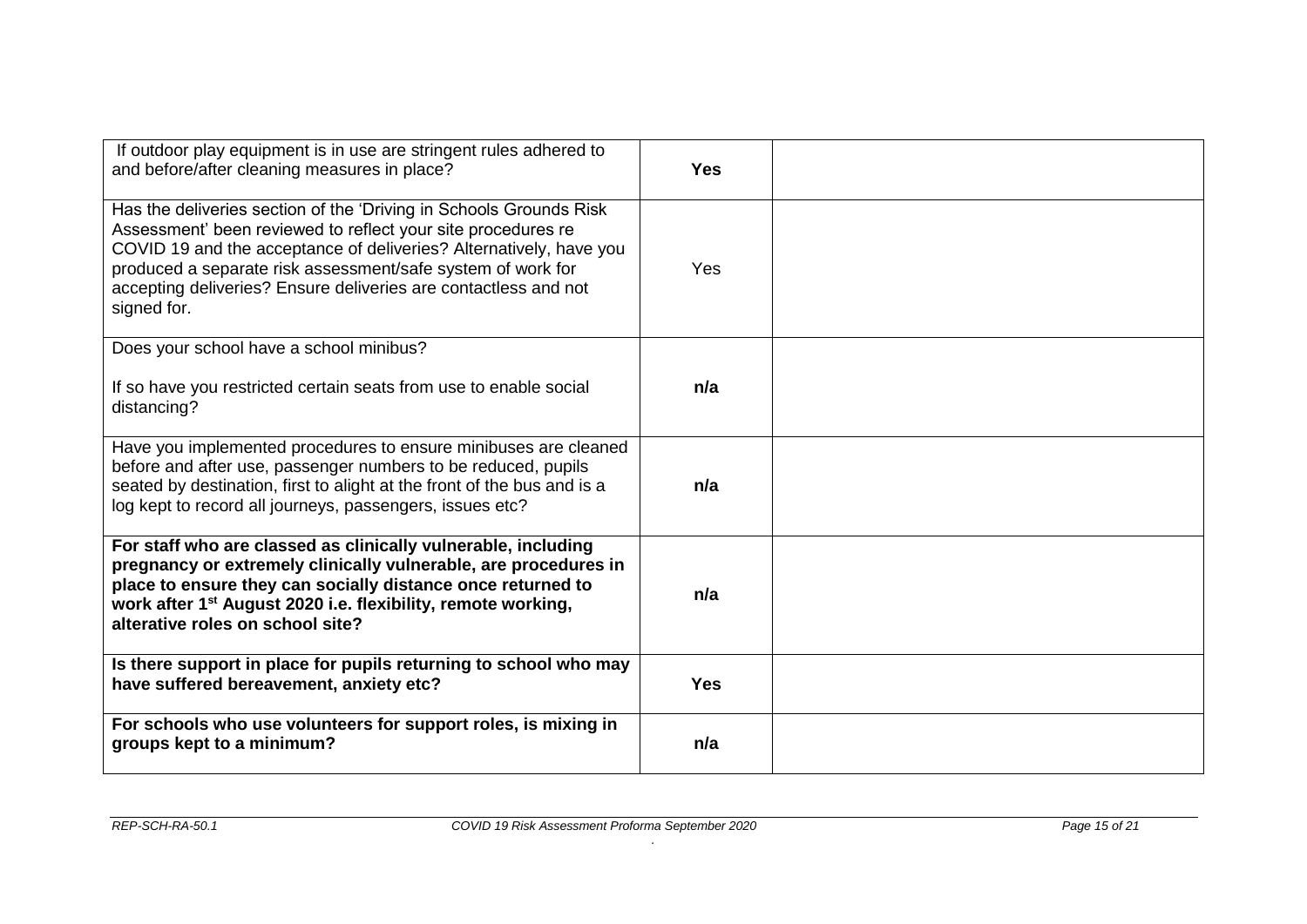| Are they instructed to socially distance?                                                                                                                                           |            |  |
|-------------------------------------------------------------------------------------------------------------------------------------------------------------------------------------|------------|--|
| Are governing bodies/trusts/executive boards continuing to meet<br>regularly via online platforms?<br>Are relevant communication strategies in place to keep governors<br>informed? | <b>Yes</b> |  |
| Deliveries / Post - Are appropriate procedures in place to<br>receive, and send items. If required, is there appropriate<br>isolation for packages?                                 | Yes        |  |
| Any other hazards?                                                                                                                                                                  |            |  |

| <b>Test, Trace, Isolate and Local Outbreaks</b>                                                                                                                                                                                                   | Yes / No / N/A | If No, describe issue |
|---------------------------------------------------------------------------------------------------------------------------------------------------------------------------------------------------------------------------------------------------|----------------|-----------------------|
| To reduce contacts and transmissions has the school/early<br>years setting actively promoted social distancing where<br>possible, created exclusive groups of children and bubbles<br>with procedures for interaction to be minimal between these | Yes            |                       |
| groups?                                                                                                                                                                                                                                           | Yes            |                       |
| Are these groups considered when pupils are using dedicated<br>school transport?                                                                                                                                                                  |                |                       |
| Smaller groups could ultimately lead to less persons being<br>required to isolate.                                                                                                                                                                |                |                       |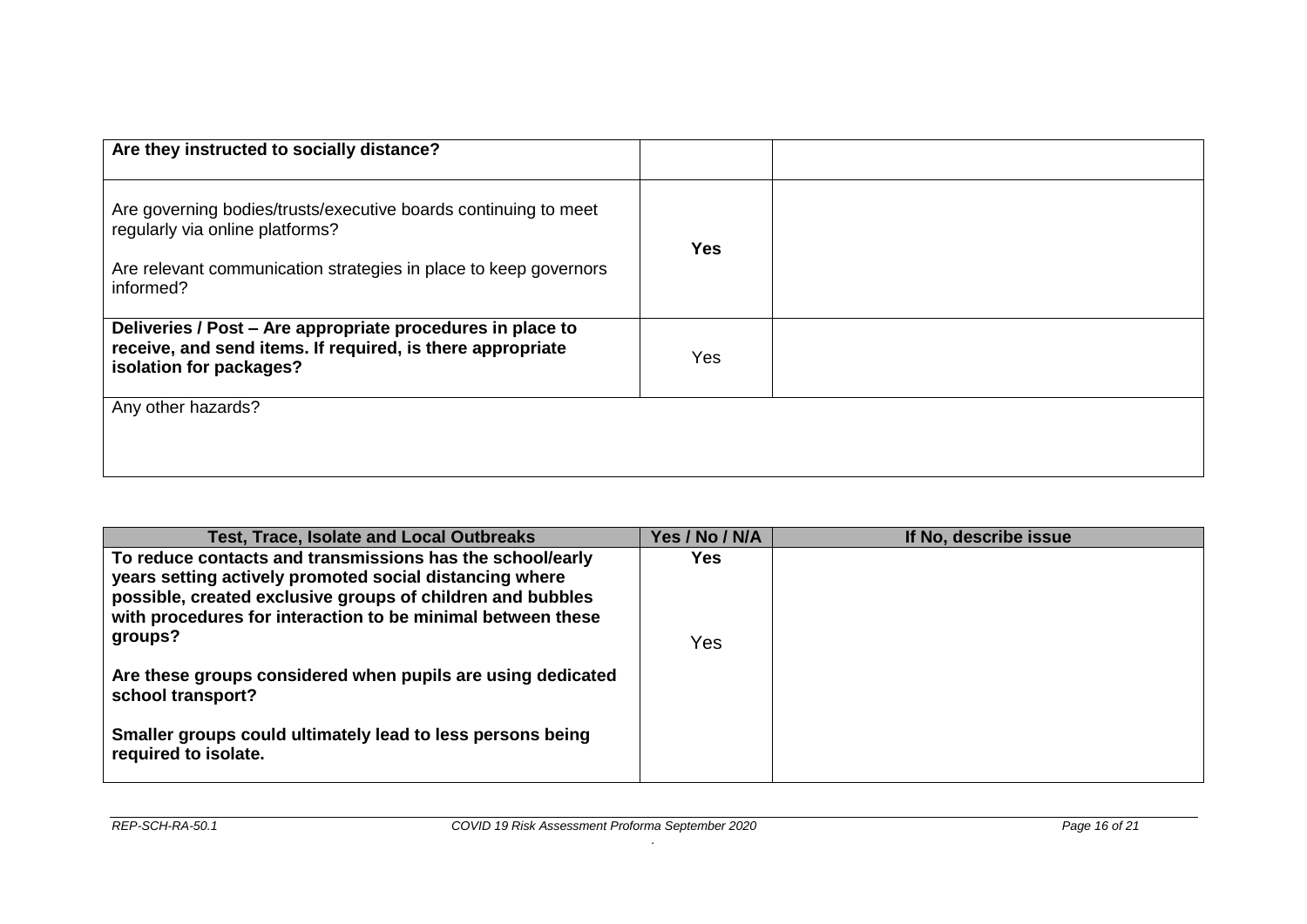| Are records of groups and group interaction retained for 21<br>days or more?                                                                                                                   | Yes        |  |
|------------------------------------------------------------------------------------------------------------------------------------------------------------------------------------------------|------------|--|
| Are records kept of all visitors/contractors to site and retained<br>for 21 days or more?                                                                                                      | <b>Yes</b> |  |
| Is it made clear in policies and procedures that anyone who is<br>ill and showing symptoms must stay at home?                                                                                  | <b>Yes</b> |  |
| Is it made clear to parents/pupils that any person who has<br>tested positive in the last 7 days must remain at home?                                                                          | <b>Yes</b> |  |
| Is anyone who develops symptoms in school isolated and then<br>sent home as soon as possible, see previous questions re<br>isolation rooms/areas in Hygiene and Social Distancing<br>section?  | <b>Yes</b> |  |
| If any person in isolation whilst waiting to go home requires to<br>use a bathroom is there provision for use of a separate facility<br>and are there cleaning regimes in place for after use? | <b>Yes</b> |  |
| All of the above, staff/parents/pupils should be advised to<br>follow 'COVID-19 Stay at Home Guidance' for households.                                                                         | <b>Yes</b> |  |
| Are there a supply of home testing kits on site to distribute to<br>staff/parents if necessary for persons displaying symptoms?                                                                | <b>No</b>  |  |
| Does the responsible person on site request persons<br>displaying symptoms via staff/relative/parents/carer to inform<br>the school immediately of the results of tests taken?                 | <b>Yes</b> |  |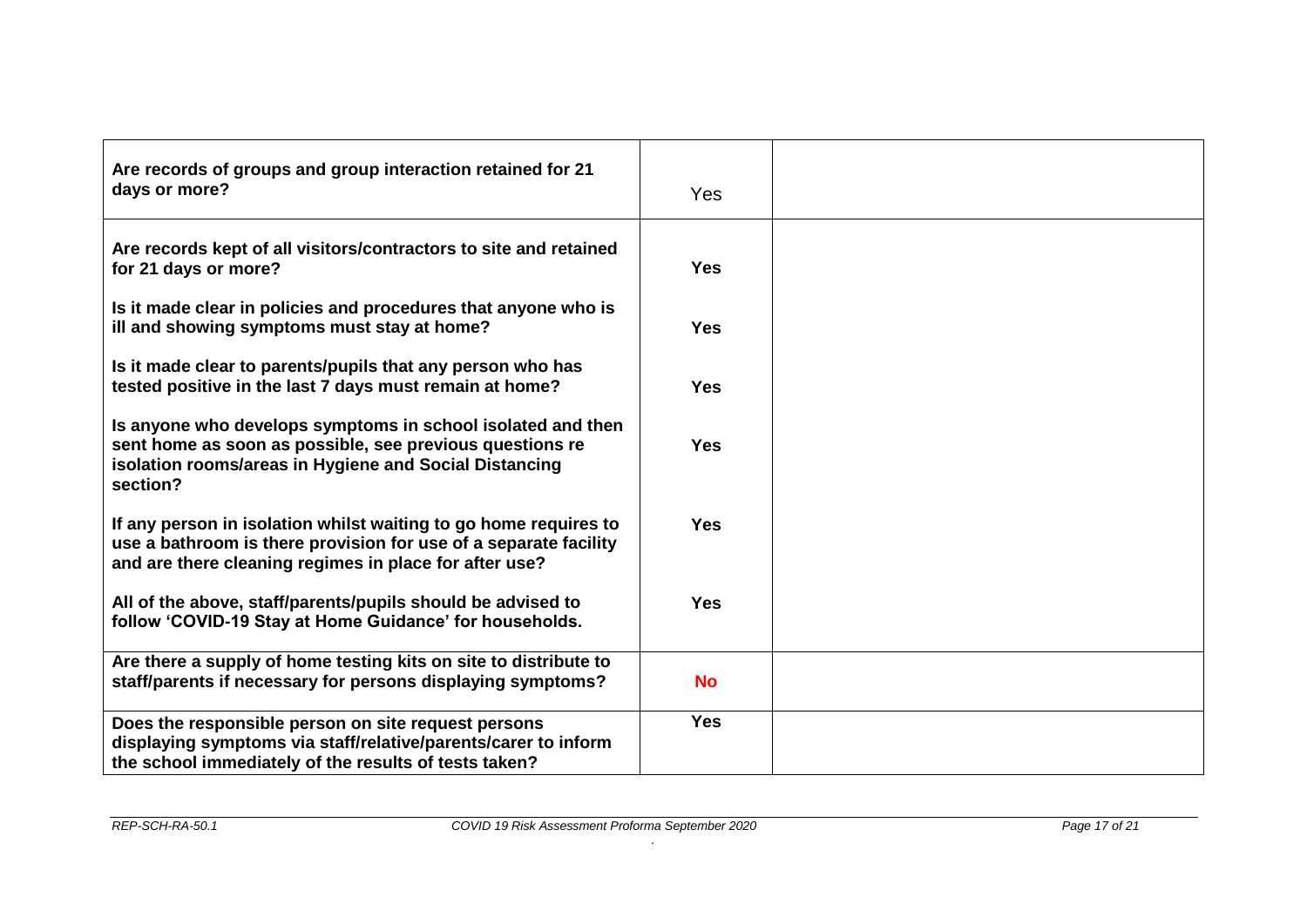| Upon receiving any information regarding positive test results<br>will the school immediately contact the local Public Health<br><b>Team/Local Authority?</b><br>2 or more confirmed cases within 14 days or an overall rise in<br>sickness absence with COVID-19 suspected could be<br>considered as a local outbreak. | <b>Yes</b> |  |
|-------------------------------------------------------------------------------------------------------------------------------------------------------------------------------------------------------------------------------------------------------------------------------------------------------------------------|------------|--|
| Will there be clear active engagement by the school/early years<br>setting with NHS Test and Trace if necessary?                                                                                                                                                                                                        | <b>Yes</b> |  |
| On site are there enhanced cleaning arrangements and robust<br>hand and respiratory hygiene processes?                                                                                                                                                                                                                  | <b>Yes</b> |  |
| For individuals or groups of self-isolating pupils are there<br>remote education plans in place?                                                                                                                                                                                                                        | <b>Yes</b> |  |
| If the local PH team advise the school to temporarily close due<br>to an outbreak is there a contingency plan in place?                                                                                                                                                                                                 | <b>Yes</b> |  |
| Has the contents of this risk assessment been shared with your<br>staff?                                                                                                                                                                                                                                                | <b>Yes</b> |  |
| Have they been involved in the preparation process?                                                                                                                                                                                                                                                                     | <b>Yes</b> |  |

# **Please transfer any negative answers onto the below Proforma to create your action plan**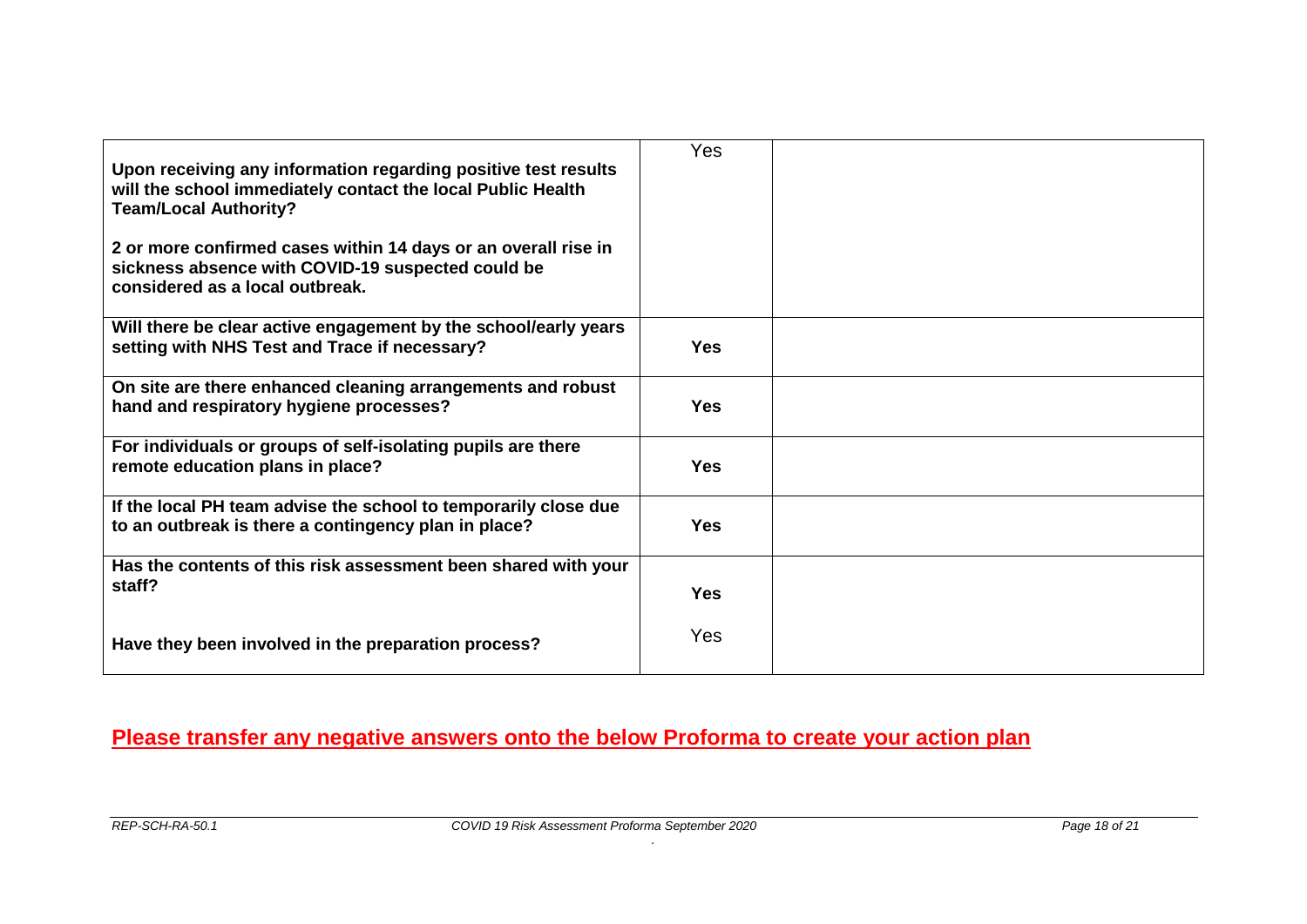# **Risk Assessment Proforma**

| <b>School: Simms Cross Primary</b>                                                                                                    |                                 |                                                                                        |                             | Assessment Date: 20.7.2020       |                           |                                  |
|---------------------------------------------------------------------------------------------------------------------------------------|---------------------------------|----------------------------------------------------------------------------------------|-----------------------------|----------------------------------|---------------------------|----------------------------------|
| <b>Assessor: Nicola Kearney</b>                                                                                                       |                                 |                                                                                        |                             | Review Date: 14.8.2020, 1.9.2020 |                           |                                  |
| <b>HAZARDS</b>                                                                                                                        | NO.<br><b>AT</b><br><b>RISK</b> | <b>EXISTING CONTROLS</b>                                                               | <b>RISK</b><br><b>LEVEL</b> | <b>ACTION REQUIRED</b>           | <b>DATE</b><br><b>DUE</b> | <b>SIGNED</b><br><b>OFF/DATE</b> |
| Have numbers of desks been<br>reduced and socially distanced<br>within classrooms?                                                    |                                 | All children front facing, 2<br>children to a desk.                                    |                             |                                  |                           |                                  |
| Is there a facility to have a<br>standby/all day cleaner?                                                                             |                                 | Frequently touched<br>surfaces being cleaned<br>every few hours, cleaners<br>in daily. |                             |                                  |                           |                                  |
| Are there a supply of home<br>testing kits on site to distribute<br>to staff/parents if necessary for<br>persons displaying symptoms? |                                 | Testing available at local<br>sites.                                                   |                             |                                  |                           |                                  |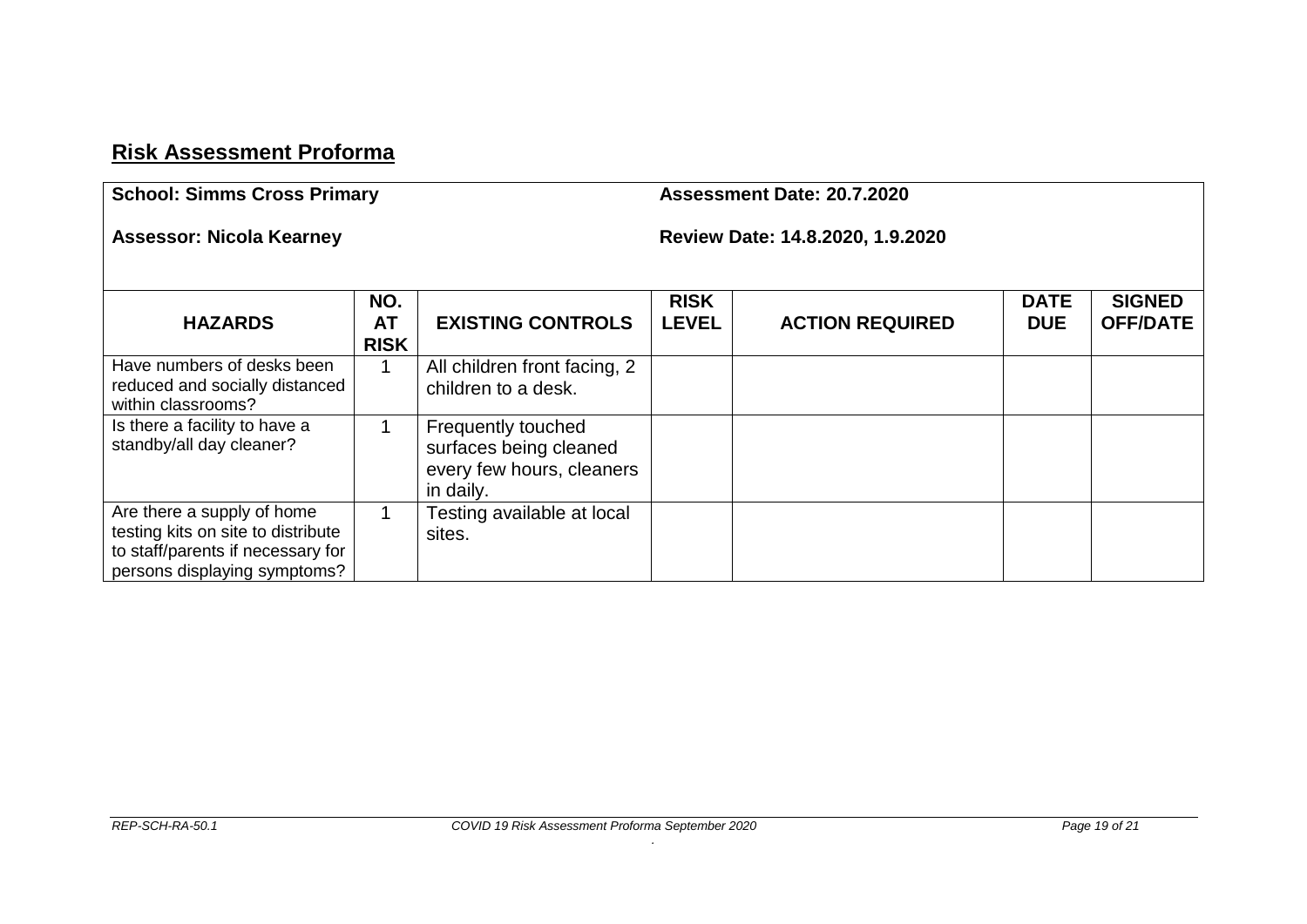#### Risk Assessment Key

| Likelihood |       | <b>Severity</b>          |                |
|------------|-------|--------------------------|----------------|
| Probable   | $= 3$ | Fatality                 | 3              |
| Possible   | $= 2$ | Serious Injury/Time lost | $\overline{2}$ |
| Unlikely   | $= 1$ | Minor Injury             |                |

### **Likelihood x Severity = Risk Ranking**

### Actions Required based on Risk Ranking

| <b>Score</b>         | Rating        | <b>Actions Required</b>                                                                                                                                                                                   |
|----------------------|---------------|-----------------------------------------------------------------------------------------------------------------------------------------------------------------------------------------------------------|
|                      | Insignificant | No action required and no records needed                                                                                                                                                                  |
| $2 - 3$              | Low           | No additional controls required. Consideration may be<br>given to a more cost-effective solution of improvement<br>that imposes no additional cost. Monitor to ensure<br>control measures are maintained. |
| 4                    | Medium        | Efforts should be made to reduce the risk with costs<br>taken into consideration. Give a time period and identify<br>a person responsible.                                                                |
| 6                    | Medium        | Work should not be started until the risk has been<br>reduced. If the work is in progress, urgent action should<br>be taken.                                                                              |
| $6 - If$<br>Fatality | High          | Work should not be started or continued.                                                                                                                                                                  |
| 9                    | High          | Work should not be started or continued.                                                                                                                                                                  |